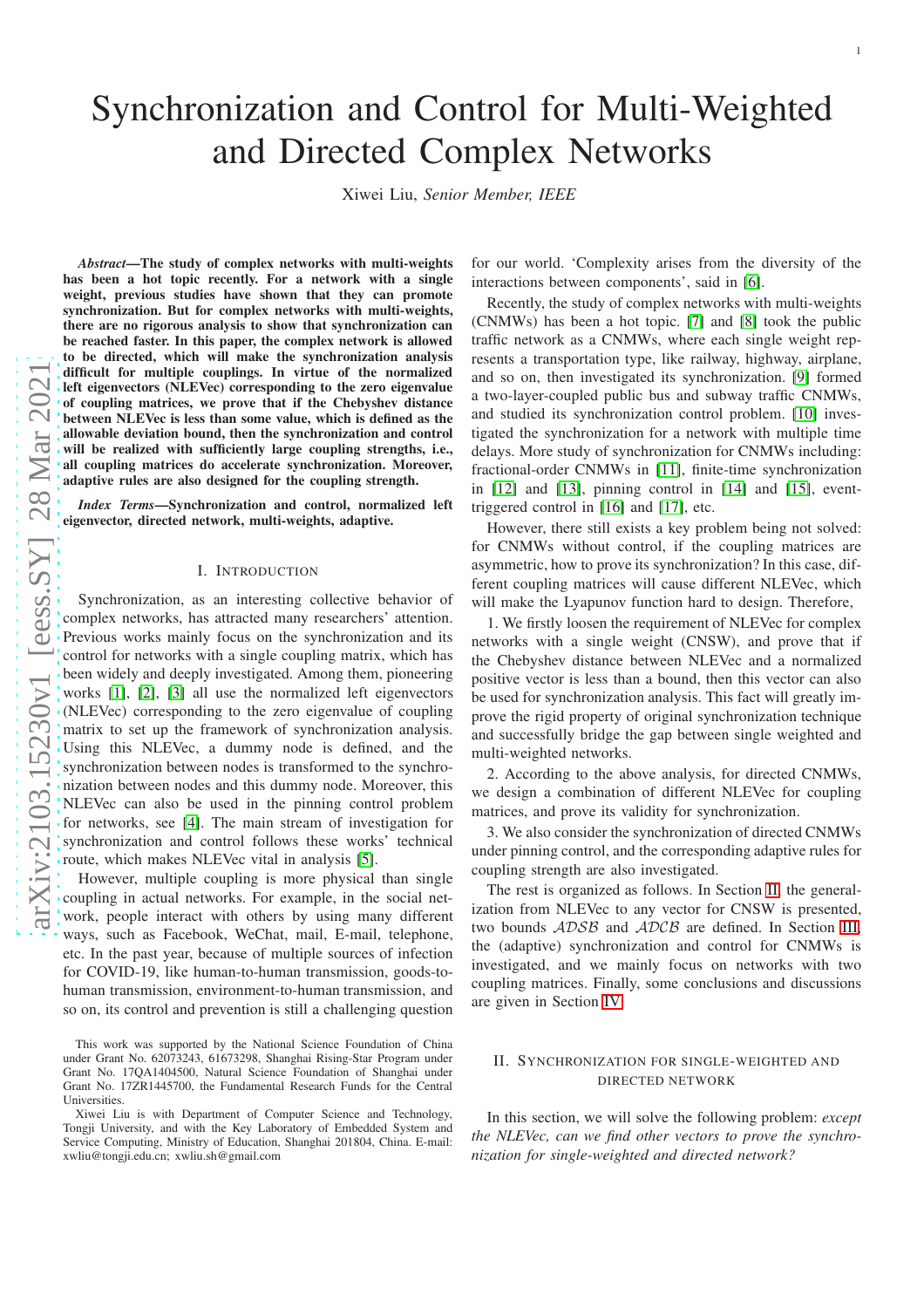## *A. Synchronization problem*

Suppose the network model is described as

$$
\dot{z}_i(t) = h(z_i(t)) + c \sum_{j=1}^{N} G_{ij} \Gamma z_j(t), \quad i = 1, \cdots, N \quad (1)
$$

where  $z_i(t) \in R^n$  is the state of node i, whose self behavior is defined by function  $h(\cdot): R^n \to R^n$  with condition

$$
(x - y)^{T} (h(x) - h(y)) \le L_h (x - y)^{T} (x - y), \forall x, y \in R^{n}
$$

where  $L_h > 0$ , and node i is affected by its neighbours;  $c > 0$ is the coupling strength; outer coupling matrix  $G = (G_{ij}) \in$  $R^{N \times N}$  is a Metzler matrix with zero-row-sum, the network is strongly connected and directed, so G is asymmetric; and  $\Gamma = \text{diag}(\gamma_1, \dots, \gamma_n)$  is the inner matrix with  $\gamma_i > 0$ ,  $\forall i$ .

To answer the proposed question, we choose a vector  $\theta =$  $(\theta_1, \dots, \theta_N)^T \in R^N$  with  $\sum_{i=1}^N \theta_i = 1$  (normalized) and  $\theta_i > 0$  for  $\forall i$ . Now, we can define a dummy target as

$$
\overline{z}(t) = \sum_{i=1}^{N} \theta_i z_i(t)
$$
 (2)

Now, we have the following theorem.

<span id="page-1-6"></span>Theorem 1. *For network [\(1\)](#page-1-0), if matrix*

$$
G_{\theta} = [(\Theta - \theta \theta^T)G + G^T(\Theta - \theta \theta^T)]/2 \tag{3}
$$

*is negative definite in the transverse space*  $TS = \{X | X \in$  $R^N$ ,  $X^T$ **1** = 0*}, where* **1** =  $(1, \cdots, 1)^T$  *and*  $\Theta$  = diag( $\theta$ )*, denote*  $\lambda_2(G_\theta)$  *as the largest eigenvalue (EVal) of*  $G_\theta$  *in*  $\mathcal{TS}$ *(also the second largest Eval of*  $G_{\theta}$  *in the whole space), then exponential synchronization (Expo-Syn) can be realized if*

$$
L_h + c\lambda_2(G_\theta) \min_k \gamma_k / \|\Theta - \theta\theta^T\|_2 < 0. \tag{4}
$$

*Proof:* Define

$$
V(t) = \frac{1}{2} \sum_{i=1}^{N} \theta_i [z_i(t) - \overline{z}(t)]^T [z_i(t) - \overline{z}(t)]
$$
  

$$
= \frac{1}{2} Z(t)^T [(\Theta - \theta \theta^T) \otimes I_n] Z(t),
$$
 (5)

where  $Z(t) = (z_1(t)^T, \dots, z_N(t)^T)^T$ . When synchronization is reached,  $V(t) = 0$ . Therefore, suppose synchronization has not been realized, differentiating  $V(t)$  along [\(1\)](#page-1-0),

$$
\dot{V}(t) = \sum_{i=1}^{N} \theta_i [z_i(t) - \overline{z}(t)]^T [\dot{z}_i(t) - \dot{\overline{z}}(t)]
$$
\n
$$
= \sum_{i=1}^{N} \theta_i [z_i(t) - \overline{z}(t)]^T [h(z_i(t)) + c \sum_{j=1}^{N} G_{ij} \Gamma z_j(t) - \dot{\overline{z}}(t)]
$$
\n
$$
= \sum_{i=1}^{N} \theta_i [z_i(t) - \overline{z}(t)]^T [h(z_i(t)) - h(\overline{z}(t))]
$$
\n
$$
+ c \sum_{i=1}^{N} \theta_i [z_i(t) - \overline{z}(t)]^T \sum_{j=1}^{N} G_{ij} \Gamma z_j(t)
$$
\n
$$
\leq L_h \sum_{i=1}^{N} \theta_i [z_i(t) - \overline{z}(t)]^T [z_i(t) - \overline{z}(t)]
$$

+ 
$$
cZ(t)^T \Big[ [(\Theta - \theta \theta^T) G] \otimes \Gamma \Big] Z(t)
$$
  
=  $2L_h V(t) + cZ(t)^T [G_\theta \otimes \Gamma] Z(t)$   
 $\leq 2[L_h + c\lambda_2(G_\theta) \min_k \gamma_k / ||\Theta - \theta \theta^T||_2] V(t) < 0.$ 

<span id="page-1-0"></span>Therefore, exponential synchronization will be achieved.

**Remark 1.** *If the vector*  $\theta$  *is chosen as NLEVec*  $\xi > 0$ *, i.e.,*  $\xi^T G = 0$ , then the matrix  $G_{\theta}$  will become

<span id="page-1-3"></span>
$$
G_{\xi} = [(\Xi - \xi \xi^{T})G + G^{T}(\Xi - \xi \xi^{T})]/2
$$
  
= (\Xi G + G^{T}\Xi)/2. (6)

*According to the definition of NLEVec* ξ*, we have that* G<sup>ξ</sup> *does be negative definite in* T S*. This fact has been widely used in previous works [\[1\]](#page-5-0)-[\[5\]](#page-5-4).*

Since for any vector  $\theta$ , the condition  $G_{\theta}$  is negative definite in  $TS$  cannot be ensured, and also notice that  $G_{\xi}$  does be negative definite in  $TS$ , we can give some scopes of  $\theta$  by comparing with  $\xi$ . Denote the error

$$
\delta = \theta - \xi = (\delta_1, \cdots, \delta_N)^T, \tag{7}
$$

since  $\theta$  and  $\xi$  are all normalized vectors, so the sum of all elements in  $\delta$  is zero, and let  $\Delta = \text{diag}(\delta)$ , then

$$
G_{\theta} = [(\Delta - \theta \delta^T)G + G^T(\Delta - \delta \theta^T)]/2 + G_{\xi}.
$$

<span id="page-1-4"></span>Therefore, for any vector  $y$  in  $\mathcal{TS}$ , we have

$$
y^T G_\theta y = y^T \left[ [(\Delta - \theta \delta^T) G + G^T (\Delta - \delta \theta^T)]/2 + G_\xi \right] y
$$
  
\n
$$
\leq y^T (\Delta - \theta \delta^T) G y + \lambda_2 (G_\xi) y^T y
$$
  
\n
$$
\leq ||(\Delta - \theta \delta^T) G||_2 y^T y + \lambda_2 (G_\xi) y^T y
$$
  
\n
$$
\leq \left[ \sqrt{N} ||(\Delta - \theta \delta^T) G||_1 + \lambda_2 (G_\xi) \right] y^T y
$$
  
\n
$$
\leq \left[ \sqrt{N} ||\Delta||_1 + ||\theta \delta^T||_1 |||G||_1 + \lambda_2 (G_\xi) \right] y^T y
$$
  
\n
$$
= \left[ 2\sqrt{N} \max_k |\delta_k| \cdot ||G||_1 + \lambda_2 (G_\xi) \right] y^T y \tag{8}
$$

<span id="page-1-5"></span>Therefore, a sufficient condition can be stated as: when

<span id="page-1-2"></span><span id="page-1-1"></span>
$$
\max_{i} |\delta_{i}| \leq \frac{|\lambda_{2}(G_{\xi})|}{2\sqrt{N}||G||_{1}},
$$
\n(9)

the matrix  $G_{\theta}$  is negative definite in TS. We can conclude *that, for the proposed question, we have a positive answer, there do exist vectors* θ*, if the deviation for* θ *from NLEVec* ξ *is small enough (satisfying the inequality [\(9\)](#page-1-1)), the matrix*  $G_{\theta}$ *does be negative definite in* T S*, which can be used for the analysis of synchronization*.

Remark 2. *More accurate estimation may be obtained in [\(8\)](#page-1-2) by using different norms and inequalities, interested readers are encouraged to improve this estimation result [\(9\)](#page-1-1).*

Definition 1. *The allowable deviation synchronization bound (*ADSB*) for matrix* G *from its NLEVec* ξ *is:*

$$
\mathcal{ADSB}(G) = \frac{|\lambda_2(G_{\xi})|}{2\sqrt{N}||G||_1}
$$
 (10)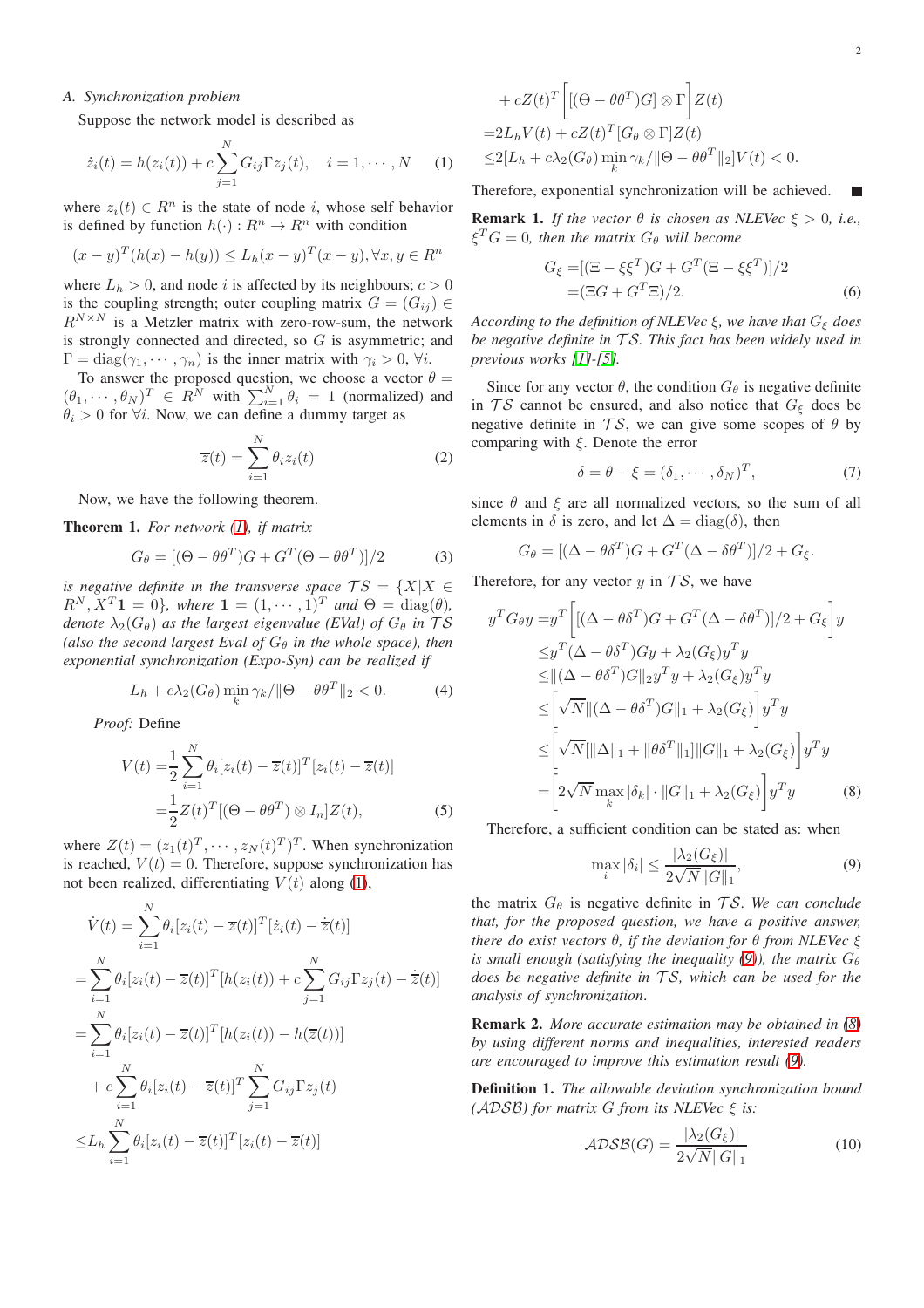Since N is the dimension, and  $\xi$  is its NLEVec, therefore,  $ADSB(G)$  is completely determined by matrix G.

In the next, we will present an example to illustrate the correctness of above theory and analysis.

Example 1: Consider the following coupling matrix

$$
G = \begin{bmatrix} -3 & 1 & 2 \\ 2 & -4 & 2 \\ 1 & 1 & -2 \end{bmatrix}
$$
 (11)

NLEVec of G is  $\xi = (0.3, 0.2, 0.5)^T$ ; EVal of matrix  $G_{\xi}$  in [\(6\)](#page-1-3) are:  $0, -1.1768, -1.5232$ , so  $\lambda_2(G_\xi) = -1.1768$ .

According to the estimation [\(9\)](#page-1-1), Chebyshev distance

$$
\max_{i} |\delta_i| \le \frac{1.1768}{2\sqrt{3} \cdot 6} = 0.0566.
$$

Now, we can choose vector  $\theta = (0.25, 0.25, 0.5)^T$ , then EVal of matrix  $G_{\theta}$  in [\(3\)](#page-1-4) are: 0, -1.2096, -1.5404. On the other hand, simple computer program does find many normalized vectors  $\theta$ , such that  $G_{\theta}$  has positive EVal. For example, if  $\theta = (0.0025, 0.52, 0.4775)^T$ , EVal of  $G_{\theta}$  would be: 0.004, 0, −2.2612.

Remark 3. *Notice the fact that NLEVec* ξ *and* θ *are both positive scalars, so the angle between them must be acute. In the above example, we can calculate the angle between NLEVec*  $\xi$  *and the valid vector*  $\theta = (0.25, 0.25, 0.5)^T$  *is* 0.115 *rad; on the other hand, the angle between NLEVec* ξ *and the invalid vector*  $\theta = (0.0025, 0.52, 0.4775)^T$  *is* 0.6611 *rad, so an intuitive understanding of the limitation of valid vectors* θ *is that they should near the NLEVec as close as possible. Of course, this does not mean that NLEVec is the optimal direction. Considering the above example, the second largest eigenvalue of*  $A_{\theta}$  *with*  $\theta = (0.25, 0.25, 0.5)^T$  *is*  $-1.2096$ *, while the second largest eigenvalue of*  $A_{\xi}$  *is just*  $-1.1768$ *. Therefore,* the optimal direction may not be the NLEVec, but from the viewpoint of theoretical analysis, NLEVec is an ideal reference direction for investigation*.*

#### *B. Control problem*

Next, we consider the pinning control problem. The network with pinning control added on the first node is

$$
\dot{z}_i(t) = h(z_i(t)) + c \sum_{j=1}^N \tilde{G}_{ij} \Gamma z_j(t)
$$
\n(12)

where  $z(t)$  is the synchronization target with  $\dot{z}(t) = h(z(t)),$ and the new matrix  $\tilde{G} = G - \text{diag}(d, 0, \dots, 0)$  with  $d > 0$ .

According to the result in [\[4\]](#page-5-3), the matrix

$$
\xi \tilde{G} = \frac{\Xi \tilde{G} + \tilde{G}^T \Xi}{2} \tag{13}
$$

is negative definite, where  $\xi$  is the NLEVec for G. Therefore, for any vector  $y \in R^N$ , let  $\Delta = \Theta - \Xi$ , where  $\Theta = \text{diag}(\theta)$ and  $\Xi = \text{diag}(\xi)$ , with the same process as [\(8\)](#page-1-2), we have

$$
y^T(\theta \tilde{G})y = y^T \frac{\Theta \tilde{G} + \tilde{G}^T \Theta}{2} y = y^T \left[ \frac{\Delta \tilde{G} + \tilde{G}^T \Delta}{2} + (\xi \tilde{G}) \right] y
$$

$$
\leq y^T (\Delta \tilde{G})y + \lambda_{\max} (\xi \tilde{G}) y^T y
$$

$$
\leq [\sqrt{N} \max_{i} |\delta_{i}| \cdot ||\tilde{G}||_{1} + \lambda_{\max}(\xi \tilde{G})]y^{T}y, \qquad (14)
$$

where  $\lambda_{\text{max}}(\cdot)$  means the largest EVal of the matrix.

Definition 2. *The allowable deviation control bound (*ADCB*) for matrix*  $\ddot{G}$  *from the NLEVec*  $\xi$  *for*  $G$  *is:* 

$$
\mathcal{ADCB}(\tilde{G}) = \frac{|\lambda_{\max}(\varepsilon \tilde{G})|}{\sqrt{N} \|\tilde{G}\|_1}
$$
(15)

Theorem 2. *For network [\(12\)](#page-2-1), suppose the Chebyshev dis-* $\textit{tance } \max_i |\theta_i - \xi_i| \leq \textit{ADCB}(\tilde{G})$ , then Expo-Syn can be *realized if*  $L_h + c\lambda_{\max}(\theta \tilde{G}) \min_k(\gamma_k)/\max_i \theta_i < 0$ .

*Proof:* Denote  $\tilde{z}_i(t) = z_i(t) - z(t)$ , and let

<span id="page-2-2"></span>
$$
W(t) = \frac{1}{2} \sum_{i=1}^{N} \theta_i \tilde{z}_i(t)^T \tilde{z}_i(t).
$$
 (16)

Then,

$$
\dot{W}(t) \le 2L_h W(t) + c \sum_{i=1}^N \sum_{j=1}^N \theta_i \tilde{z}_i(t)^T \tilde{G}_{ij} \Gamma \tilde{z}_j(t)
$$
  

$$
\le 2[L_h + c\lambda_{\max}(\theta \tilde{G}) \min_k(\gamma_k) / \max_i \theta_i] W(t) \le 0
$$

The proof is finished.

**Remark 4.** According to the Proposition 1 in [\[4\]](#page-5-3),  $\tilde{G}$  is a *M-matrix, so there must exist a diagonal matrix* P*, such that*  $P\tilde{G} + \tilde{G}^T P$  *is negative definite, and we can also choose the vector*  $\theta$  *as*  $\theta_i = P(i, i)$ *. This fact means that, for control problem, NLEVec is not the unique choice, there are also many other choices, the reason we choose it is to keep consistence with the above synchronization analysis.*

# <span id="page-2-0"></span>III. SYNCHRONIZATION AND CONTROL FOR MULTI-WEIGHTED AND DIRECTED NETWORK

With the relaxation of NLEVec  $\xi$  to vector  $\theta$  satisfying con-dition [\(9\)](#page-1-1), we can use this  $\theta$  to investigate the synchronization for directed CNMWs.

For CNSW, any coupling matrix, no matter it is symmetric or asymmetric, is beneficial for synchronization, so we raise the following question: *for CNMWs, which have more than one coupling matrices, would they synchronize faster? In other words, do the coupling matrices all promote the synchronization process? If this fact is true, how to prove it?*

<span id="page-2-1"></span>Example 2: Before considering this problem in theory, we consider a simple example from real simulations:

$$
\dot{z}_i(t) = h(z_i(t)) + \sum_{j=1}^3 G_{ij}^1 \Gamma^1 z_j(t) + \sum_{j=1}^3 G_{ij}^2 \Gamma^2 z_j(t), \quad (17)
$$

where  $z_i(t) \in R^3$ ,  $i = 1, 2, 3, h(\cdot)$  is the Lorenz oscillator,

$$
G^{1} = \left[ \begin{array}{rrr} -3 & 1 & 2 \\ 2 & -4 & 2 \\ 1 & 1 & -2 \end{array} \right], \quad G^{2} = \left[ \begin{array}{rrr} -2 & 1 & 1 \\ 1 & -2 & 1 \\ 1 & 1 & -2 \end{array} \right],
$$

and  $\Gamma^1$  = diag([1, 2, 1]) and  $\Gamma^2$  =  $I_3$ . Simulations show that CNMWs can synchronize faster than single weighted network, see Fig. 1, which means that both coupling matrices are beneficial for synchronization.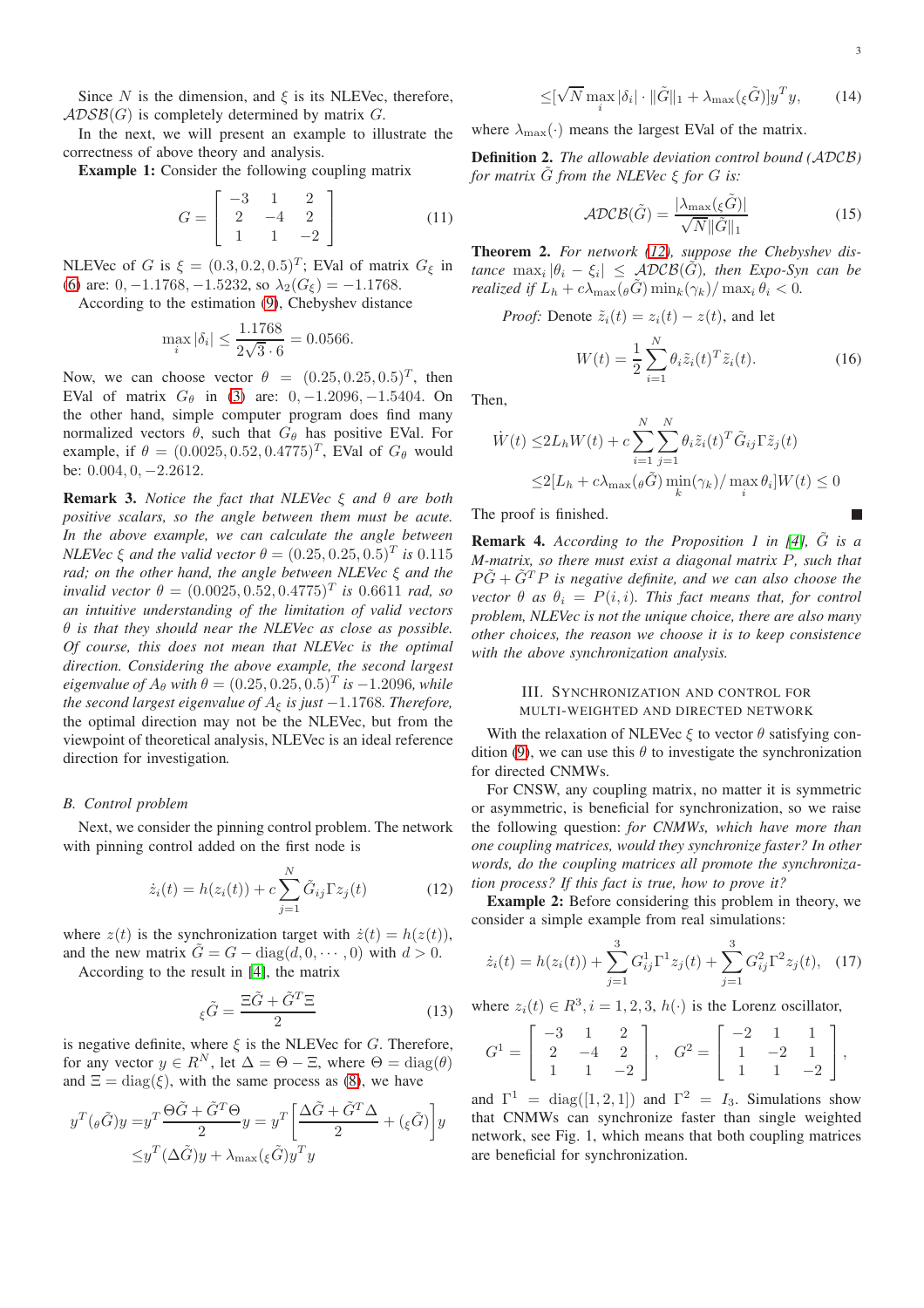

Fig. 1. Synchronization dynamics under one or two coupling

## *A. Some discussions*

Exmaple 3: Consider the following CNMWs model:

$$
\dot{z}_i(t) = \sum_{j=1}^3 G_{ij}^1 \Gamma^1 z_j(t) + \sum_{j=1}^3 G_{ij}^2 \Gamma^2 z_j(t), \qquad (18)
$$

where  $z_i(t) \in R^2$ ,  $G^1$  and  $G^2$  are defined in Example 2.

A question arises naturally: *can the above model be rewritten into a CNSW?* If it does, then the synchronization problem has already been solved.

Let  $\Gamma^1 = \text{diag}([1, 2])$  and  $\Gamma^2 = I_2$ , then

$$
G^{1} \otimes \Gamma^{1} + G^{2} \otimes \Gamma^{2} = \left[\begin{array}{cccccc} -5 & 0 & 2 & 0 & 3 & 0 \\ 0 & -8 & 0 & 3 & 0 & 5 \\ 3 & 0 & -6 & 0 & 3 & 0 \\ 0 & 3 & 0 & -6 & 0 & 3 \\ 2 & 0 & 2 & 0 & -4 & 0 \\ 0 & 3 & 0 & 3 & 0 & -6 \end{array}\right],
$$

which cannot be written in the form  $G \otimes \Gamma$ . Therefore, the exploration of multi-weighted network model is necessary.

On the other hand, if  $\Gamma^1 = \Gamma^2 = I_2$ , for the model [\(18\)](#page-3-0), it can be rewritten as:  $\dot{z}_i(t) = \sum_{j=1}^3 G_{ij} z_j(t)$  with

$$
G = (G_{ij}) = \left[ \begin{array}{rrr} -5 & 2 & 3 \\ 3 & -6 & 3 \\ 2 & 2 & -4 \end{array} \right].
$$

For matrix  $G^1$ , its NLEVec  $\xi^1$  is  $(0.3, 0.2, 0.5)^T$ ; for matrix  $G^2$ , its NLEVec  $\xi^2$  is  $(1/3, 1/3, 1/3)^T$ ; and for matrix G, its NLEVec  $\xi$  is  $(0.3214, 0.25, 0.4286)^T$ , which can be regarded as a weighted combination of  $\xi^1$  and  $\xi^2$ , i.e.,  $\xi_i \in [\min(\xi_i^1, \xi_i^2), \max(\xi_i^1, \xi_i^2)], i = 1, 2, 3$ . Inspired by these discussions, we will use weighted combination of NLEVec as the reference vector for the study of synchronization.

Remark 5. *Since the analysis of networks with multi-weights is similar to that with two-weights, so in the following, we will focus on networks with two coupling matrices.*

*B. Synchronization for a network with two weighted matrices* We consider a general model with two-weighted matrices,

<span id="page-3-1"></span>
$$
\dot{z}_i(t) = h(z_i(t)) + c \sum_{m=1}^2 \sum_{j=1}^N G_{ij}^m \Gamma^m z_j(t), \qquad (19)
$$

where  $G^m = (G_{ij}^m)$ ,  $m = 1, 2$  are both strongly connected and Metzler matrices with zero-row-sum,  $\Gamma^m$  =  $diag(\gamma^m_1, \cdots, \gamma^m_n)$  with  $\gamma^m_k > 0$ ,  $\forall m, k$ , and the other variables are all the same with that in model [\(1\)](#page-1-0).

Remark 6. *In the model [\(19\)](#page-3-1), the coupling strength for different coupling matrices can be different, such as:*  $c_1 \sum_{j=1}^N G_{ij}^1 \Gamma^1 z_j(t) + c_2 \sum_{j=1}^N G_{ij}^2 \Gamma^2 z_j(t)$ , but by letting  $c = c_1$  and replacing  $G_{ij}^2$  by  $c_2 G_{ij}^2/c_1$ , it will become [\(19\)](#page-3-1).

Let  $\xi^1$  and  $\xi^2$  be the corresponding NLEVec for matrices  $G<sup>1</sup>$  and  $G<sup>2</sup>$  in [\(19\)](#page-3-1), respectively. Define a new vector as

<span id="page-3-9"></span><span id="page-3-4"></span><span id="page-3-3"></span><span id="page-3-2"></span>
$$
\theta = \mu^1 \xi^1 + \mu^2 \xi^2 \tag{20}
$$

where  $\mu^1$  and  $\mu^2$  are non-negative scalars with  $\mu^1 + \mu^2 = 1$ , which are to be determined later.

With this new vector, we can define matrices

$$
G_{\theta}^{1} = [(\Theta - \theta \theta^{T})G^{1} + (G^{1})^{T}(\Theta - \theta \theta^{T})]/2 \qquad (21)
$$

$$
G_{\theta}^{2} = [(\Theta - \theta \theta^{T})G^{2} + (G^{2})^{T}(\Theta - \theta \theta^{T})]/2 \qquad (22)
$$

<span id="page-3-0"></span>Theorem 3. *For network [\(19\)](#page-3-1), if*

 $\overline{6}$ 

$$
\max_{i} |\xi_i^1 - \xi_i^2| \le \mathcal{ADSB}(G^1) + \mathcal{ADSB}(G^2)
$$
 (23)

then we can choose scalars  $\mu^1$  and  $\mu^2$ , such that

<span id="page-3-5"></span>
$$
0 \le \mu^1 \le \mathcal{ADSB}(G^2) / \max_i |\xi_i^1 - \xi_i^2|
$$
 (24)

<span id="page-3-8"></span><span id="page-3-6"></span>
$$
0 \le \mu^2 \le \mathcal{ADSB}(G^1) / \max_i |\xi_i^1 - \xi_i^2|
$$
 (25)

and  $\mu^1 + \mu^2 = 1$ , therefore, synchronization is realized with

$$
L_h + c \sum_{m=1}^{2} \lambda_2(G_{\theta}^m) \min_{k} \gamma_k^m / ||\Theta - \theta \theta^T||_2 < 0.
$$
 (26)

*Proof:* For this vector  $\theta$  in [\(20\)](#page-3-2), it is also positive and normalized, so we can use this vector to define the Lyapunov function  $V(t)$  in [\(5\)](#page-1-5), and with the same proof process in Theorem [1,](#page-1-6)

$$
\dot{V}(t) \le 2L_h V(t) + cZ(t)^T [G^1_\theta \otimes \Gamma^1 + G^2_\theta \otimes \Gamma^2] Z(t) \quad (27)
$$

where  $G_{\theta}^1$  and  $G_{\theta}^2$  are defined in [\(21\)](#page-3-3) and [\(22\)](#page-3-4). Then, from condition [\(9\)](#page-1-1), if inequalities

$$
\max_{i} |\theta_i - \xi_i^1| \le \mathcal{ADSB}(G^1), \max_{i} |\theta_i - \xi_i^2| \le \mathcal{ADSB}(G^2),
$$

hold, then  $G_{\theta}^1$  and  $G_{\theta}^2$  would be negative definite in  $\mathcal{TS}$ .

According to the definition of  $\theta$  in [\(20\)](#page-3-2), the above inequalities can hold if

<span id="page-3-7"></span>
$$
\mu^2 \max_i |\xi_i^1 - \xi_i^2| \le \mathcal{ADSB}(G^1),
$$
  

$$
\mu^1 \max_i |\xi_i^1 - \xi_i^2| \le \mathcal{ADSB}(G^2),
$$

which are equivalent to conditions [\(24\)](#page-3-5) and [\(25\)](#page-3-6).

We continue the proof from [\(27\)](#page-3-7), if condition [\(26\)](#page-3-8) holds, then Expo-Syn can be realized.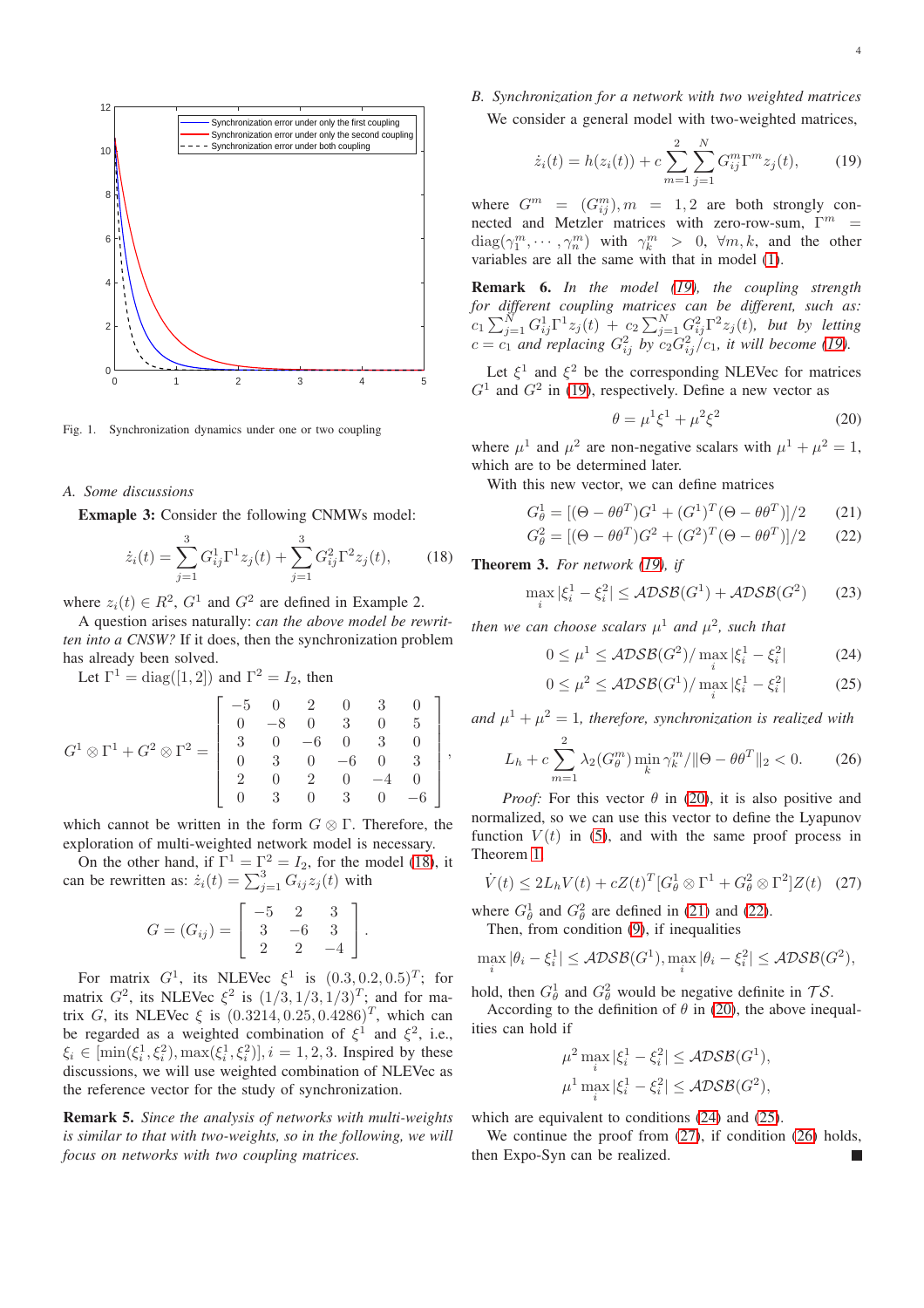If  $\xi^1$  and  $\xi^2$  are the same, then  $\theta = \xi^1 = \xi^2$ , that is to say, if the two coupling matrices have the same NLEVec, we can naturally use this NLEVec for investigation, which also includes the case that the two matrices are both symmetric.

Otherwise, if  $\xi^1$  and  $\xi^2$  are different, then,

Case 1: for fixed  $\max_i |\xi_i^1 - \xi_i^2|$ , the values  $\mu^1$  and  $\mu^2$ are determined by indexes  $\widehat{ADS}\widehat{B}(G^m), m = 1, 2$ , whose physical meaning can be described as Fig. 2, obviously, the larger  $\mathcal{ADSB}(G^{\mathbb{I}})$ , the larger  $\mu^2$ , i.e., the vector  $\theta$  can deviate from  $\xi^1$  larger, and vice versa.



Fig. 2. Sketch of vector  $\theta$  as the weighted addition of vectors  $\xi^1$  and  $\xi^2$ 

Case 2: for fixed matrices  $G^1$  and  $G^2$ , the smaller  $\max_i |\xi_i^1 - \xi_i^2|$ , the more scope for values of  $\mu^1$  and  $\mu^2$ , and several different cases are presented in Fig. 3, where  $\omega^m$  =  $\mathcal{ADSB}(G^{3-m})/\max_i |\xi_i^1 - \xi_i^2|$ , so  $\mu^m \leq \omega^m, m = 1, 2$ . Here we just list representative cases. Of course, there are other cases which are in some sub-figures of Fig. 3, for example, when  $\omega^1 > 1, \omega^2 < 1$ , it is similar with Fig. 3 (b).



Fig. 3. The feasible region of  $\mu^1$  (horizontal coordinate) and  $\mu^2$  (vertical coordinate) under different  $\omega^1$  and  $\omega^2$ , which are marked in red lines.

Remark 7. *A natural method for synchronization of CNMWs is to use one NLEVec as the reference vector, for example,* ξ 1 *, then for the second matrix, the negative definite analysis of*  $G_{\xi_1}^2$  *in*  $TS$  *would be the same with Section [II,](#page-0-0) i.e.*,  $\max_i |\xi_i^1 - \xi_i^2| \leq ADSB(G^2)$  would be the suf*ficient condition, and on the other hand, if we use* ξ <sup>2</sup> *as the reference vector,*  $\max_i |\xi_i^1 - \xi_i^2| \leq \text{ADSB}(G^1)$  *would be the sufficient condition. Without loss of generality, we assume that*  $\mathcal{ADSB}(G^1) < \mathcal{ADSB}(G^2)$ . If  $\max_i |\xi_i^1 - \xi_i^2| \leq$  $\mathcal{ADSB}(G^1)$ , the reference vector can be chosen as  $\xi^1$  or  $\xi^2$ ; *if*  $\widehat{ADSB}(G^1) < \max_i |\xi_i^1 - \xi_i^2| \leq \widehat{ADSB}(G^2)$ , the reference *vector can be*  $\xi^1$ , *but if*  $\widehat{ADSB}(G^2) < \max_i |\xi_i^1 - \xi_i^2|$ , *this method would fail. With our method, we can still prove that the two matrices both promote synchronization if*

$$
\mathcal{ADSB}(G^2) < \max_i |\xi_i^1 - \xi_i^2| \leq \mathcal{ADSB}(G^1) + \mathcal{ADSB}(G^2).
$$

A conjecture for CNMWs is proposed as an open problem: "*For CNMWs, only if each coupling matrix is strongly connected, then it will synchronize faster than CNSWs.*" That is to say, condition [\(23\)](#page-3-9) is not needed at all.

Next, we apply the central adaptive technique on the coupling strength  $c$  to realize synchronization.

Theorem 4. *For the network*

$$
\dot{z}_i(t) = h(z_i(t)) + c(t) \sum_{m=1}^{2} \sum_{j=1}^{N} G_{ij}^m \Gamma^m z_j(t),
$$

*If condition [\(23\)](#page-3-9) holds, then there exist scalars*  $\mu^1 \geq 0$ ,  $\mu^2 \geq 0$ *and*  $\mu^{1} + \mu^{2} = 1$ *, such that* [\(24\)](#page-3-5) *and* [\(25\)](#page-3-6) *hold, and we can obtain the reference vector* θ*. Therefore, synchronization can be finally realized with the adaptive rule*

$$
\dot{c}(t) = \frac{\beta}{2} \sum_{i=1}^{N} \theta_i [z_i(t) - \overline{z}(t)]^T [z_i(t) - \overline{z}(t)], \quad \beta > 0.
$$

*Proof:* Using the vector  $\theta$  in [\(20\)](#page-3-2), we define

$$
V_a(t) = V(t) + \frac{\alpha}{\beta} (c^* - c(t))^2,
$$

where  $V(t)$  is defined in [\(5\)](#page-1-5),  $c^* > 0$  and  $\alpha > 0$  satisfy conditions:  $L_h - \alpha c^* < 0$  and  $g(\alpha) = \sum_{m=1}^2 \lambda_2(G_\theta^m) \min_k \gamma_k^m$  +  $\alpha\lambda_{\max}(\Theta - \theta\theta^T) < 0$ , where  $\lambda_{\max}(\cdot)$  is the largest EVal. Then, for  $Z(t) \in \mathcal{TS}$ , the derivative of  $V(t)$  would be

$$
\dot{V}_a(t) \le 2L_h V(t) + c(t)Z(t)^T [G_\theta^1 \otimes \Gamma^1 + G_\theta^2 \otimes \Gamma^2] Z(t) \n- \alpha (c^* - c(t))Z(t)^T [(\Theta - \theta \theta^T) \otimes I_n] Z(t) \n\le 2(L_h - \alpha c^*)V(t) + c(t)g(\alpha)Z(t)^T Z(t) \le 0
$$

The rest are similar with that in [\[5\]](#page-5-4), here we omit it. П

#### *C. Control for a network with two weighted matrices*

Next, we consider the pinning control problem. The network with pinning control added on the first node is

<span id="page-4-0"></span>
$$
\dot{z}_i(t) = \begin{cases}\nh(z_1(t)) + c \sum_{m=1}^2 \sum_{j=1}^N G_{1j}^m \Gamma^m z_j(t) \\
-c \sum_{m=1}^2 d^m \Gamma^m (z_1(t) - z(t)), \\
h(z_i(t)) + c \sum_{m=1}^2 \sum_{j=1}^N G_{ij}^m \Gamma^m z_j(t), i \neq 1,\n\end{cases}
$$
\n(28)